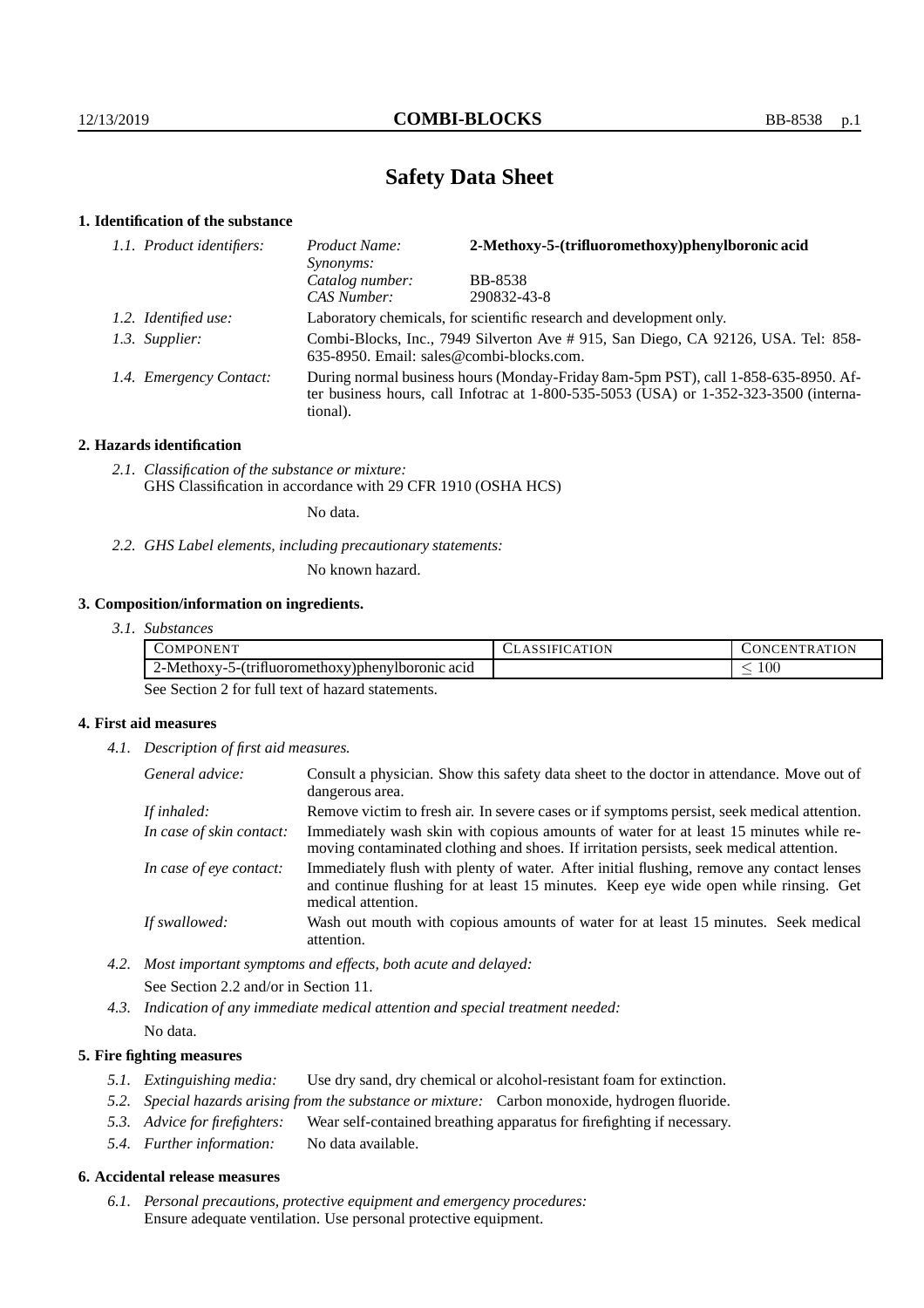|                          | 6.2. Environmental precautions:                                                                                                                                                                                                                                    |                                                                                                                                                                                                                                                                                                                        |  |  |
|--------------------------|--------------------------------------------------------------------------------------------------------------------------------------------------------------------------------------------------------------------------------------------------------------------|------------------------------------------------------------------------------------------------------------------------------------------------------------------------------------------------------------------------------------------------------------------------------------------------------------------------|--|--|
|                          | Should not be released into the environment. See Section 12 for additional ecological information.                                                                                                                                                                 |                                                                                                                                                                                                                                                                                                                        |  |  |
|                          | 6.3. Methods and materials for containment and cleaning up:                                                                                                                                                                                                        |                                                                                                                                                                                                                                                                                                                        |  |  |
|                          | Sweep up or vacuum up spillage and collect in suitable container for disposal.                                                                                                                                                                                     |                                                                                                                                                                                                                                                                                                                        |  |  |
|                          | 6.4. Reference to other sections:                                                                                                                                                                                                                                  |                                                                                                                                                                                                                                                                                                                        |  |  |
|                          | Refer to protective measures listed in Sections 8 and 13.                                                                                                                                                                                                          |                                                                                                                                                                                                                                                                                                                        |  |  |
|                          | 7. Handling and storage                                                                                                                                                                                                                                            |                                                                                                                                                                                                                                                                                                                        |  |  |
|                          | 7.1. Precautions for safe handling: Avoid contact with skin and eyes. Avoid inhalation of vapour or mist. Keep away<br>from sources of ignition - No smoking. Take measures to prevent the build up of electro-<br>static charge. For precautions see section 2.2. |                                                                                                                                                                                                                                                                                                                        |  |  |
|                          |                                                                                                                                                                                                                                                                    | 7.2. Conditions for safe storage, including any incompatibilities: Keep container tightly closed in a dry and well-ventilated<br>place. Containers which are opened must be carefully resealed and kept upright to prevent<br>leakage.                                                                                 |  |  |
|                          | 7.3. Specific end use(s):                                                                                                                                                                                                                                          | Laboratory chemicals, for scientific research and development only.                                                                                                                                                                                                                                                    |  |  |
|                          | 8. Exposure Controls / Personal protection                                                                                                                                                                                                                         |                                                                                                                                                                                                                                                                                                                        |  |  |
| 8.1. Control parameters: |                                                                                                                                                                                                                                                                    |                                                                                                                                                                                                                                                                                                                        |  |  |
|                          | Components with workplace control parameters: Contains no substances with occupational exposure limit values.                                                                                                                                                      |                                                                                                                                                                                                                                                                                                                        |  |  |
|                          | 8.2. Exposure controls:                                                                                                                                                                                                                                            |                                                                                                                                                                                                                                                                                                                        |  |  |
|                          |                                                                                                                                                                                                                                                                    | Appropriate engineering controls: Ensure that eyewash stations and safety showers are close to the workstation<br>location. Ensure adequate ventilation, especially in confined areas.                                                                                                                                 |  |  |
|                          | Personal protective equipment:                                                                                                                                                                                                                                     |                                                                                                                                                                                                                                                                                                                        |  |  |
|                          | Eye/face protection:                                                                                                                                                                                                                                               | Wear appropriate protective eyeglasses or chemical safety goggles as described by OSHA's<br>eye and face protection regulations in 29 CFR 1910.133 or European Standard EN166.                                                                                                                                         |  |  |
|                          | Skin protection:                                                                                                                                                                                                                                                   | Handle with gloves. Gloves must be inspected prior to use. Use proper glove removal<br>technique (without touching glove's outer surface) to avoid skin contact with this product.<br>Dispose of contaminated gloves after use in accordance with applicable laws and good<br>laboratory practices. Wash and dry hands |  |  |
|                          | <b>Body Protection:</b>                                                                                                                                                                                                                                            | Complete suit protecting against chemicals, Flame retardant antistatic protective clothing.,<br>The type of protective equipment must be selected according to the concentration and<br>amount of the dangerous substance at the specific workplace.                                                                   |  |  |
|                          | Respiratory protection:                                                                                                                                                                                                                                            |                                                                                                                                                                                                                                                                                                                        |  |  |

Control of environmental exposure: Prevent further leakage or spillage if safe to do so. Do not let product enter drains.

# **9. Physical and chemical properties**

*9.1. Information on basic physical and chemical properties*

| (a)     | Appearance:                                   | Solid          |
|---------|-----------------------------------------------|----------------|
| (b)     | Odour:                                        | No data        |
| (c)     | Odour Threshold:                              | No data        |
| (d)     | $pH$ :                                        | No data        |
| (e)     | Melting point/freezing point:                 | $110 - 120$ °C |
| (f)     | Initial boiling point and boiling range:      | No data        |
| (g)     | Flash point:                                  | No data        |
| (h)     | Evaporatoin rate:                             | No data        |
| (i)     | Flammability (solid, gas):                    | No data        |
| (j)     | Upper/lower flammability or explosive limits: | No data        |
| (k)     | Vapour pressure:                              | No data        |
| (1)     | Vapour density:                               | No data        |
| (m)     | Relative density:                             | No data        |
| (n)     | Water solubility:                             | No data        |
| $\circ$ | Partition coefficient: n-octanol/water:       | No data        |
| (p)     | Auto-ignition:                                | No data        |
| (q)     | Decomposition temperature:                    | No data        |
| (r)     | Viscosity:                                    | No data        |
| (s)     | Explosive properties:                         | No data        |
| (t)     | Oxidizing properties:                         | No data        |
|         |                                               |                |